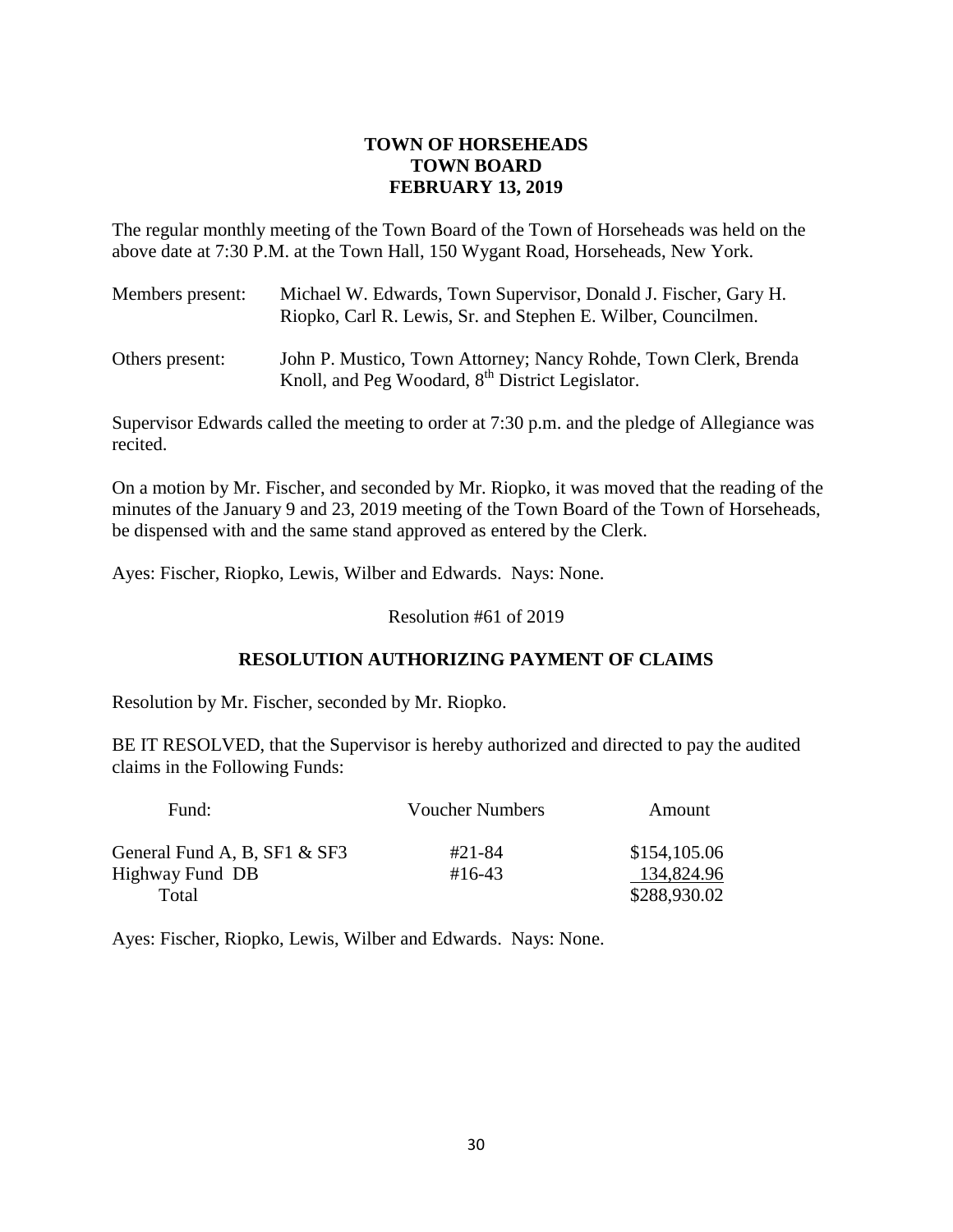#### 02/14/2018 T.B.

### Resolution #62 of 2019

## **REPORTS OF TOWN OFFICERS**

On a motion by Mr. Lewis, and seconded by Mr. Wilber, it was moved that the January, 2019 reports of the Supervisor in the General and Highway Funds, reports of the Town Justices, reports of the Code Enforcement Office, Youth Bureau, Assessor, Highway Superintendent and Town Clerk be received and placed on file.

Ayes: Fischer, Riopko, Lewis, Wilber and Edwards. Nays: None.

Correspondence:

- $\blacklozenge$  Charter Communications Programming notice of changes (Jan/2019).
- ◆ Chemung County Soil & Water 2018 Old Chemung Canal Maintenance Report.
- $\blacklozenge$  EHS Support Koppers Pond Monthly Progress Report (01/21/2019).
- $\blacklozenge$  Able 2 Corporate Compliance Program information (12/21/2018).

On a motion by Mr. Lewis and seconded by Mr. Wilber, it was moved that the correspondence be received and placed on file.

Ayes: Fischer, Riopko, Lewis, Wilber and Edwards. Nays: None.

During the audience participation portion of the meeting, Brenda Knoll came forward to ask if there were minutes recorded regarding Fennell Springs discussion. Supervisor Edwards stated they will look into this and get back to her with what is in the minutes books.

The discussion and possible action regarding dedication of the drainage basin located at Gardner Road and St. Andrews Drive will be tabled at this time.

Resolution #63 of 2019

### **RESOLUTION AUTHORIZING STORMWATER FACILITY MAINTENANCE AGREEMENT**

Resolution by Mr. Fischer, seconded by Mr. Wilber

BE IT RESOLVED, that the Town Board hereby authorizes the Town Supervisor to enter into a Stormwater Control Facility Maintenance Agreement with Greystone Village, LLC, owner of Greystone Village Townhouses located at 373 Old Ithaca Road, Horseheads, New York as attached hereto and made a part thereof.

Ayes: Fischer, Riopko, Lewis, Wilber, and Edwards. Nays: None.